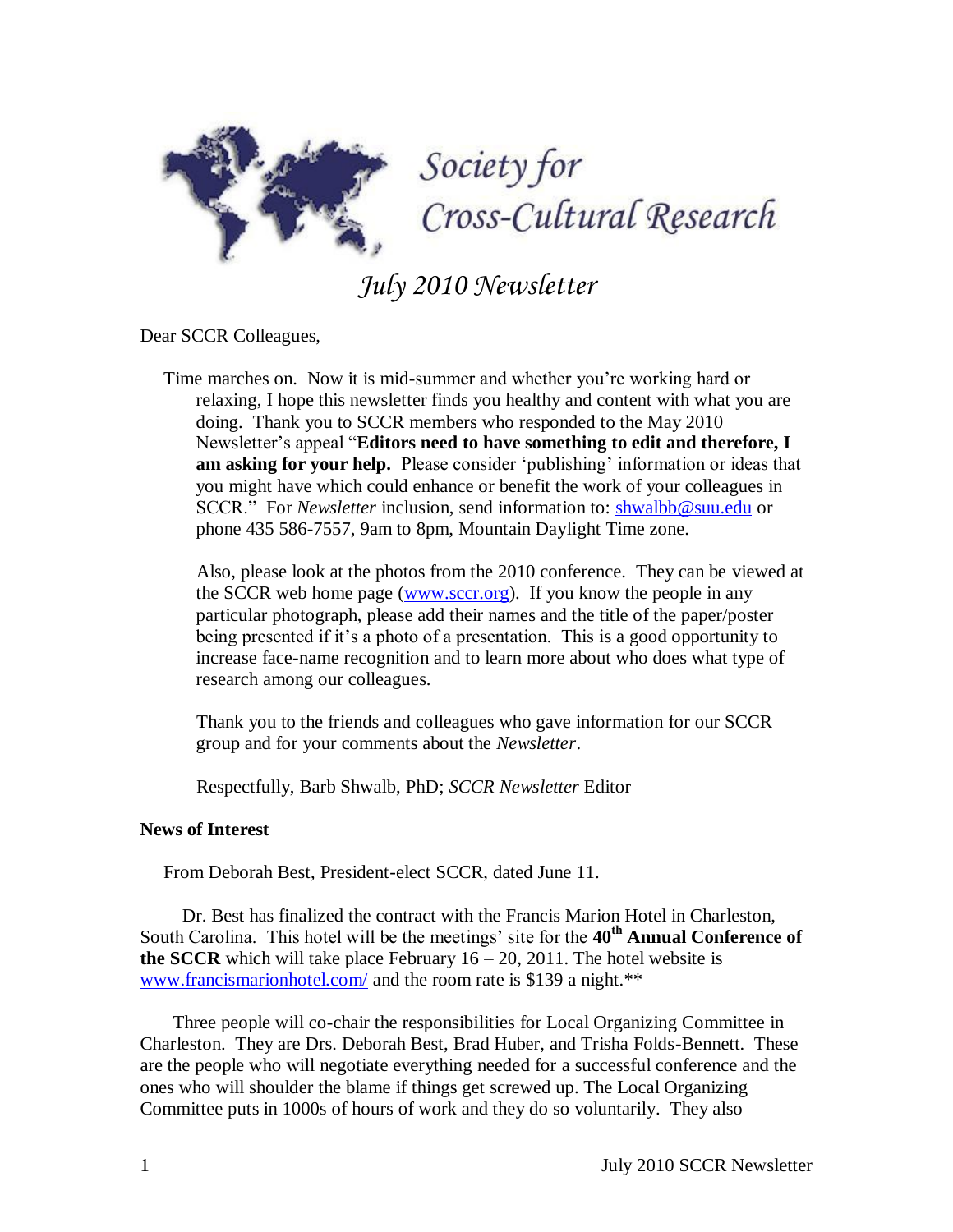demonstrate their commitment to the goals and success of SCCR. Local Organizing Committee, thank you.

 Dr. Judy Gibbons has volunteered to chair the Program Committee. Volunteers are needed to fill the Committee. **Can you serve on the SCCR Program Committee?** This committee, after reading everything sent to them for possible inclusion of presentations in all formats, e.g. symposium, paper, poster, etc.; decides what will be presented and what won"t be presented, and where and when the presentation will happen. The bulk of your time commitment to the SCCR Program Committee would be in the fall after the deadline for submissions. Two excellent benefits of being on this committee are that you work with other SCCR members and you get a good overview of who is doing what type of research or other activities. Both can be of great personal benefit. Dr. Judy Gibbons can be reached at: *gibbonsjl@slu.edu*.

 By chance, the Southeastern Wildlife Exposition is scheduled to be across the street from our conference hotel from February  $18 - 20$ . In the event tickets are needed for any of their events, the website is [www.sewe.com/index.php](http://www.sewe.com/index.php) .

 \*\*Editorial Comment. This is a wisdom comment from an old person. It took my husband, David, and I a few years to learn the difference between "going" to a conference and "being" at a conference. "Going" was finding the cheapest room in the vicinity, attending a few presentations and having little contact with other conference attendees. "Being" was supporting the conference by staying at the conference hotel, attending sessions daily and having a great deal of contact with other conference attendees. The difference was bigger than the \$35 a night we might save at a cheaper lodging. "Being" at the SCCR conference is to mental health and mental agility what being at an exercise center would be to physical health and physical agility. "Being" at the SCCR conference is doing something excellent for yourself. Really, try it and see.

From Dr. Judith Gibbons, former president of SCCR

 Exciting news indeed to put you on the fast-track for possible publication! Dr. Judy Gibbons, St. Louis University, has been appointed Inaugural Editor for a new American Psychological Association (APA) journal. The journal, *International Perspectives in Psychology: Research, Practice, & Consultation*, will be accepting submissions starting January of 2011. Also, if you know of an international scholar who would promote the new journal, submissions to the journal, mentor regional scholars and whose Englishlanguage ability is excellent, Judy would like that person's name and contact information for possible recruitment to the editorial board. Judy's email is: [gibbonsjl@slu.edu.](mailto:gibbonsjl@slu.edu)

 APA will post information about the new journal, probably at its August national meetings. Thanks to Judy for breaking the story early to SCCR. The journal"s mission statement is right up SCCR"s alley. It is:

 *International Perspectives in Psychology: Research, Practice, & Consultation* is committed to publishing conceptual models, methodologies, and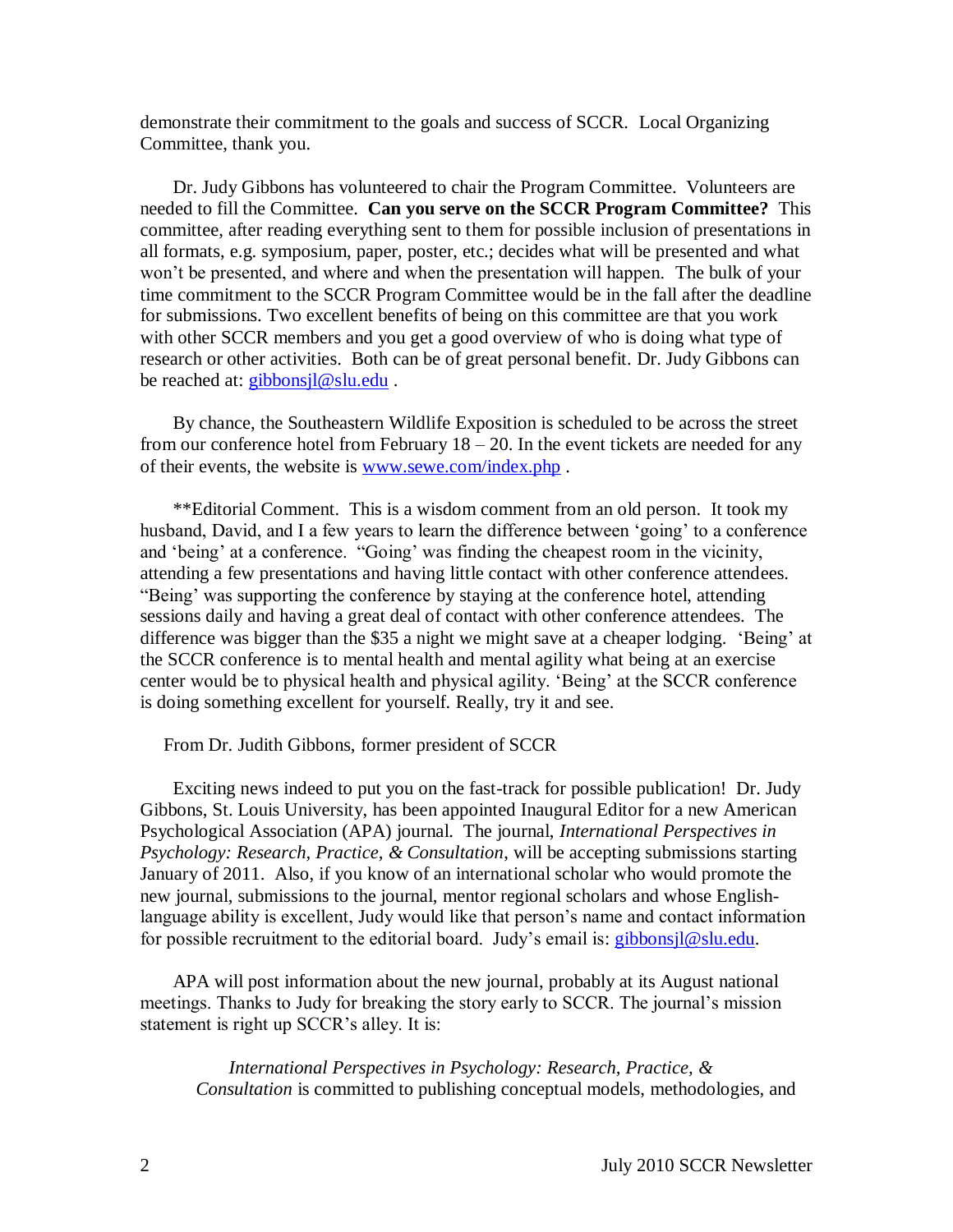research findings to help study and understand human behavior and experiences around the world from a psychological perspective. It publishes intervention strategies that use psychological science to improve the lives of people around the world. The journal promotes the use of psychological science that is contextually informed, culturally inclusive, and dedicated to serving the public interest. The world"s problems are imbedded in economic, environmental, political, and social contexts. *International Perspectives in Psychology* incorporates empirical findings from education, medicine, political science, public health, psychology, sociology, gender and ethnic studies, and related disciplines. The journal addresses international and global issues, including inter-group relations, disaster response, societal and national development, environmental conservation, emigration and immigration, education, social and workplace environments, policy and decision making, leadership, health care, and the experiences and needs of disadvantaged groups.

From Dr. William Divale, past-president of SCCR

 **Attention all master and doctoral students**, Dr. Bill Divale, York College; City University of New York; sent the following information about a research/work appointment. Thank you, Bill.

PhD scholarship – Social emotions across cultures

 A fully funded PhD position is available in the research group Comparative Cognition Anthropology at the Max Planck Institute for Psycholinguistics, Nijmegen, The Netherlands. The successful applicant will investigate social emotions (shame, pride, fear of ostracism) using a cross-cultural approach, in order to examine similarities and differences across cultural groups in the conceptualization and/or communication of social emotions. The position is available for up to 3 years.

### Host Institute

 The Max Planck Institute (MPI) for Psycholinguistics offers an exceptional training and research environment for researchers in the communication sciences, with an emphasis on interdisciplinary work. The working language of the institute is English. The research group for Comparative Cognitive Anthropology works closely with the Language and Cognition Group at the institute and provides fully equipped research facilities, field budget, conference travel funds and full technical support. The successful applicant will be supervised by Dr. Disa Sauter (hhtp://www.mpi.nl/people/sauter-disa) and Dr. Daniel Haun [\(http://www.mpi.nl/peple/haun-daniel\)](http://www.mpi.nl/peple/haun-daniel). The Max Planck society is an equal opportunity employer.

# Requirements

 Applicants must have a Masters/Diploma degree (or expect to complete degree before autumn 2010) in psychology, cognitive science, biology or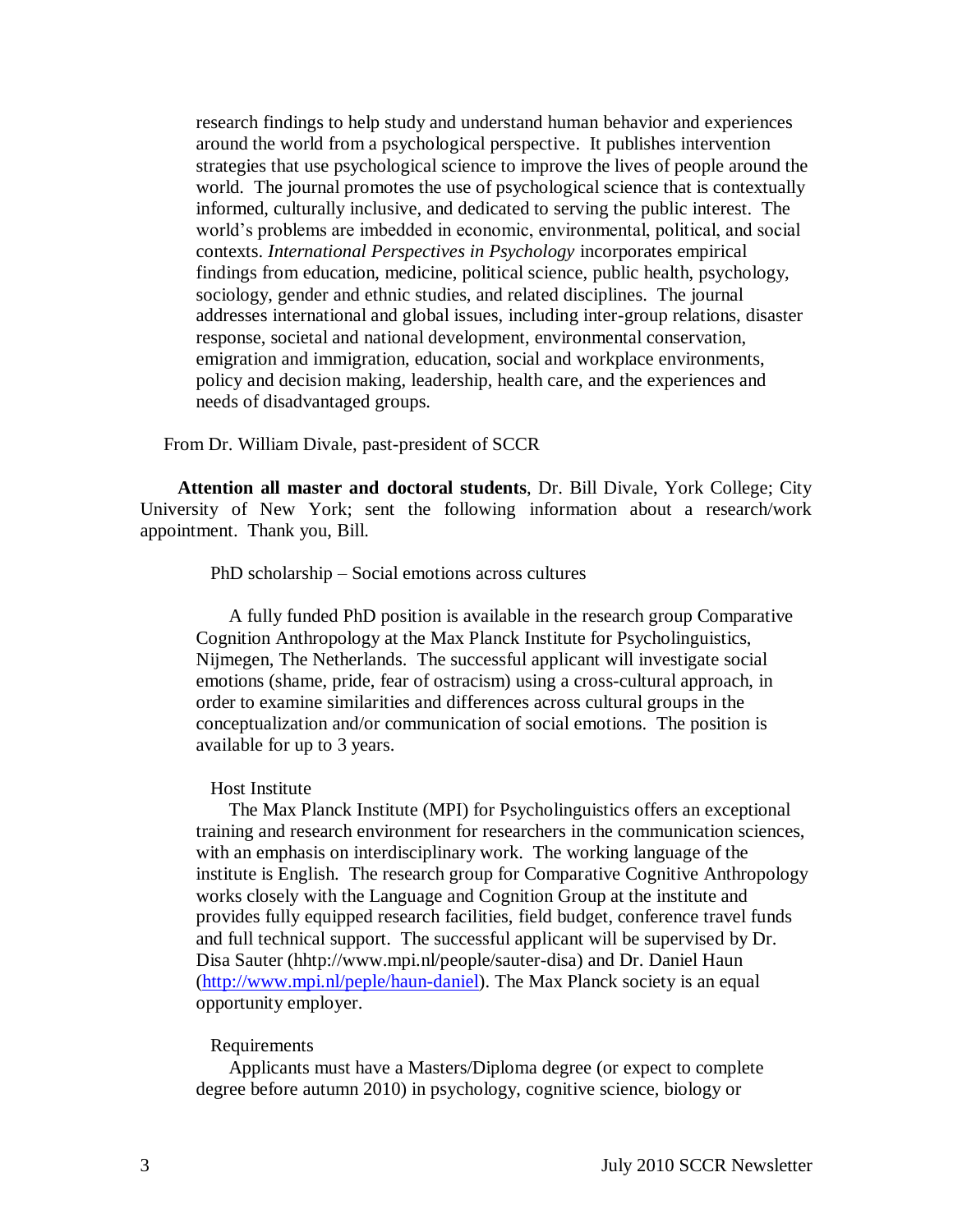anthropology. The candidates have to be willing to travel to, and conduct research in remote places. Prior field-research experience is welcome but not necessary.

### Application

 Curriculum vitae. In addition to details about your work and educational background, please include information about your technical skills, and details about your Masters degree, including the names of your supervisors, date of completion, title of thesis, a brief description of your topic, and any grades received for relevant coursework.

 Personal statement. Please provide a statement of interest, expertise, and career aspirations in no more than half a page. Research proposal. In no more than one page, please provide a proposal for a PhD research project. This should give the Selection Committee a basic understanding of your proposed research and methodology.

 References. Please provide the names and email contact details of two references.

 Applications must be received by August 1, 2010. Short-listed applicants will be invited to an interview, to be held in August/September 2010.

Please send applications to Email: [Ina.Grevel@mpi.nl](mailto:Ina.Grevel@mpi.nl) Postal address: Ina Grevel, Max Planck Institute for Psycholinguistics, PO Box 310, 6500 AH, Nijmegen, The Netherlands

 For more information see: [http://www,mpi.nl/research-projects/comparative](http://www,mpi.nl/research-projects/comparative-cognitive-anthropology/news/variabi;ity/emotions)[cognitive-anthropology/news/variability/emotions](http://www,mpi.nl/research-projects/comparative-cognitive-anthropology/news/variabi;ity/emotions)

For further enquiries, please contact: *disa.sauter@mpi.nl* or [Daniel.haun@mpi.nl.](mailto:Daniel.haun@mpi.nl) Phone for Disa Sauter, PhD: +31 (0) 24 352 1189.

### **News of People**

 **It is with great pleasure, respect and admiration that I introduce to you Dr. Ziarat Hossain, the current SCCR President. This is a read you will not want to miss.**

# **Ziarat Hossain - Biographical Accounts**

I never thought of featuring myself in the SCCR newsletter. But Dr. Barbara Shwalb, Editor of the *SCCR Newsletter*, was persuasive in her e-mail to me that I should send my brief to her by mid-June. I respect her judgment and hence have decided to write a brief account about myself. I am presenting my biographical accounts in three different sections as follows: (1) The ecology and the family; (2) The aspiring professional; and (3) My professional role within SCCR.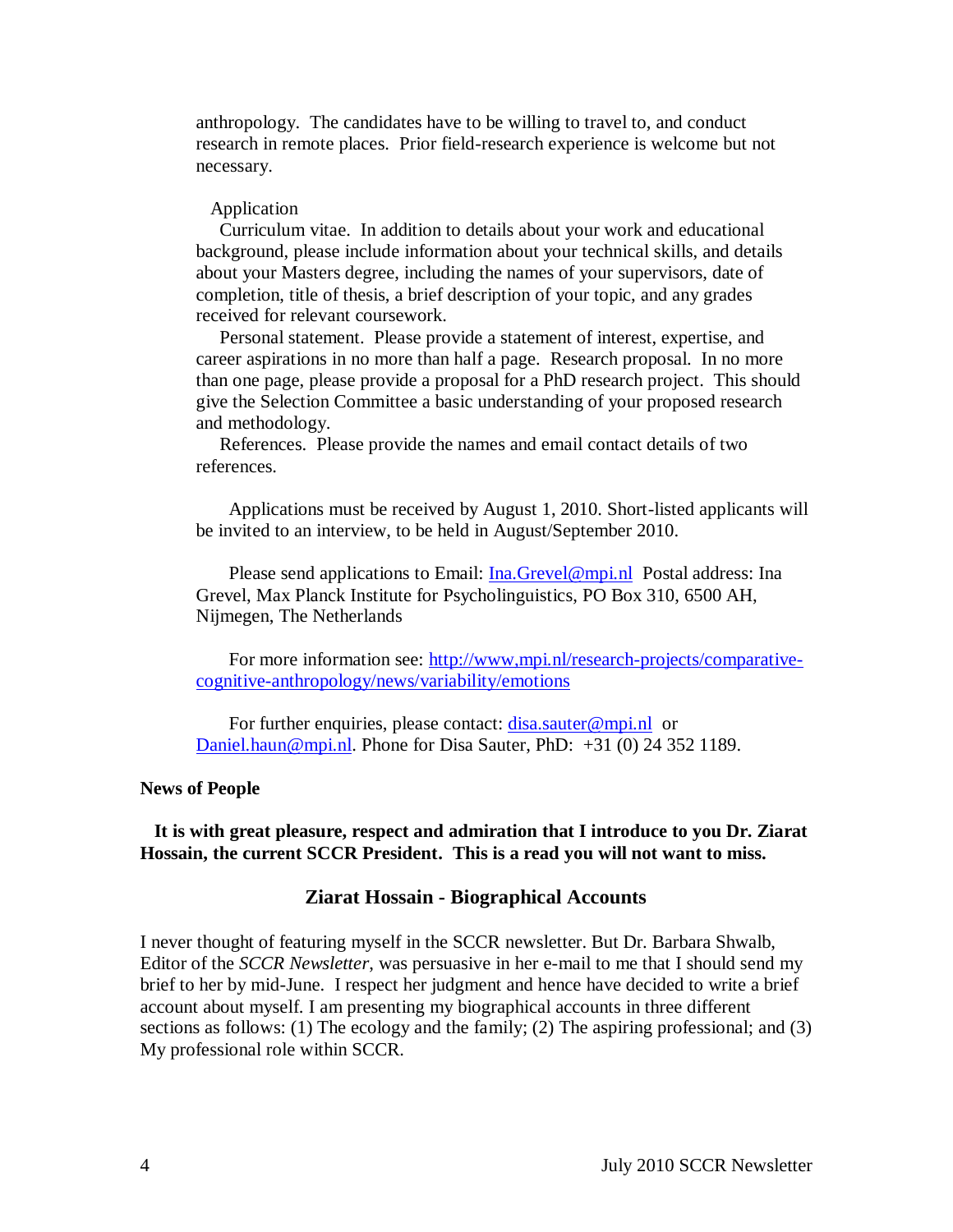### *The Ecology and the Family*

I was born and grew up in a rural area of central Bangladesh. My village, Sharnakhali, has about 3,000 people and is about 20 miles northwest from Dhaka - the capital city of Bangladesh. My grandparents arranged the marriage for my parents in their late teens. My parents had nine children and three of them died. I am the second child in the family. My mother was nine months pregnant with me when she lost her first child - my four years old brother I never met. According to my parents, he had a high fever just for a few hours and died before our village doctor had time to see him. I was born twenty days later after his death. That's why my grandfather named me "Ziarat." The meaning of my name is "visiting" as my parents are thankful that god has sent back their deceased son to visit them in this world. Nowadays, as I try to understand the pain and joy of my parents, I need to fulfill the responsibilities of two sons. My parents especially my father was very affectionate to us. I lost my father the day my first child, Razine, was born in 2001. Razine is now more than my son as he came into my life to compensate the loss of my own father. My wife, Rozy, is from Bangladesh and our marriage was semi-arranged. We are blessed with a daughter (Ziana, 3) and two sons (Razine, 8; Ryan 6).

My maternal grandfather donated land to build an elementary school in my village. My parents graduated from this school. All of my siblings and I attended this school too. The school compound also provided enough space for us to play soccer, volleyball, cricket, and badminton. My village is built along the natural levee of a river named Kaklajani. I remember that morning or evening walk along the riverbank was a routine and therapeutic exercise for us all. The pristine water of this river provided the villagers with natural resources for sustenance such as water for bathing, cleaning, irrigation, river communication, and fishing. In the backside of the village, there is open land for farming, grassland for grazing, and a small lake for fishing. In the summer months, we could not do anything but studying as the monsoon flood water inundated village roads, riverbanks, and play grounds. We used our small boats to go to school. In the late afternoon hours, we did either fishing or boat racing as play activities. We always had at least 10-12 children played or studied together without any adult supervision. Older children used to supervise the younger ones for learning and safety. On many occasions, someone's grandparents used to hang out with us especially when we played in the backside of the village. In fact, any adult who was out in the field farming or grazing or fishing used to keep an eye on the children playing outside. Growing up in my village, life was very peaceful, secure, predictable, and enjoyable. There was a meaningful cooperation among all people in the village and a lasting bond between human and nature. The mosaic of my natural environment and social mores taught me to be respectful of nature, appreciate spirituality, relate to others, and explore the wild to gain knowledge.

# *The Aspiring Professional*

My father, who could not attend college due to lack of support, encouraged me to pursue modern education. He wanted me to become a medical doctor so that I could help the poor with their health needs. As I indicated earlier, my parents had nine children and three of them died when they were very young. My parents were convinced that access to proper health care could have saved their children's lives. Agreeing with my father's view, I told all of my school teachers that I would become a medical doctor. In order to